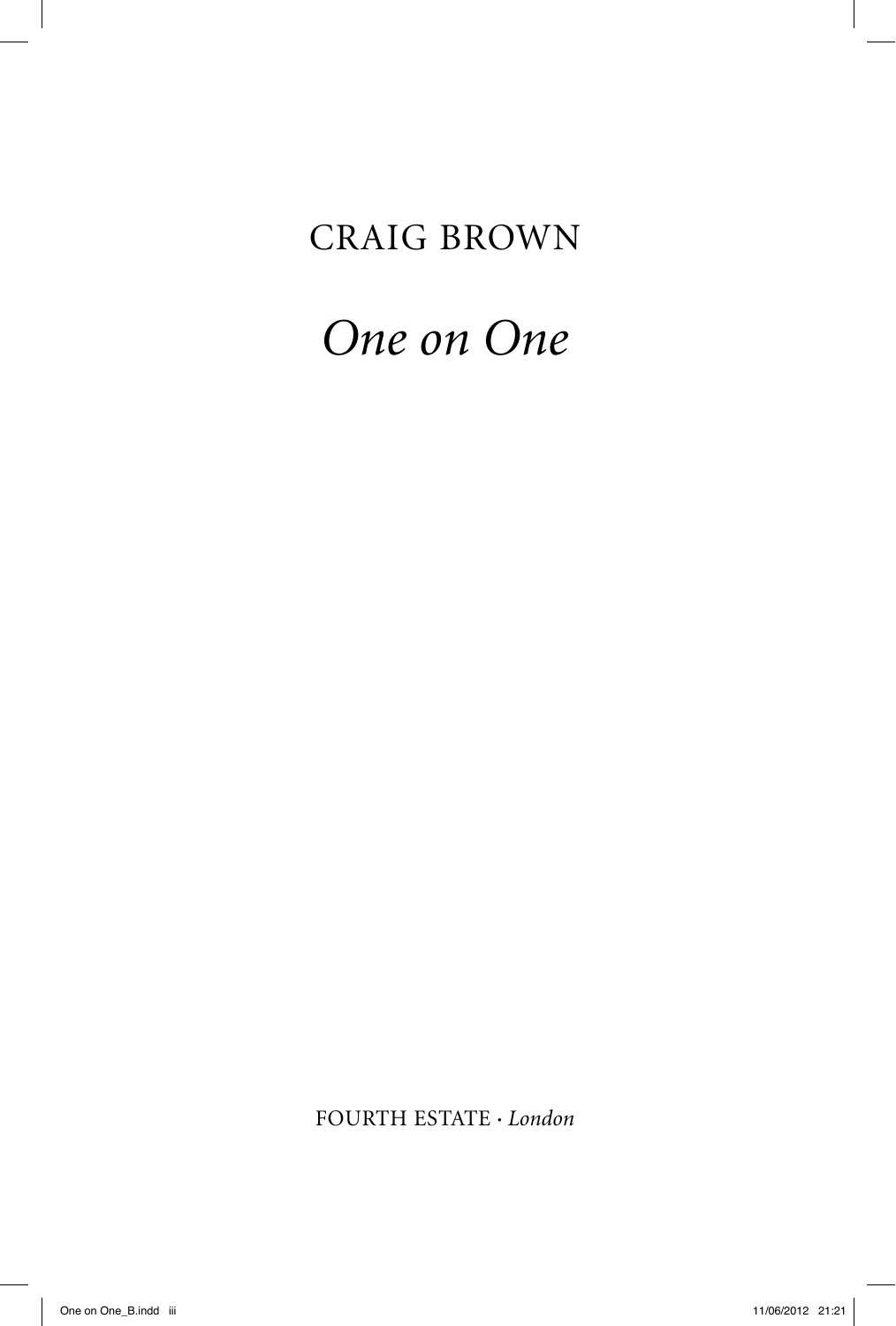Fourth Estate An imprint of HarperCollins*Publishers* 77–85 Fulham Palace Road Hammersmith, London W6 8JB

This Fourth Estate paperback edition published 2012

First published in Great Britain by Fourth Estate in 2011

Copyright © Craig Brown 2011

Craig Brown asserts the moral right to be identified as the author of this work

A catalogue record for this book is available from the British Library

ISBN 978-0-00-736064-2

Excerpt from 'Chelsea Hotel' from *Stranger Music: Selected Poems and Songs* by Leonard Cohen © 1993. Reprinted with permission. All rights reserved. Excerpt from T.S. Eliot, *The Waste Land*, reprinted by permission of Faber and Faber Ltd.

> Set in Minion by G&M Designs Limited, Raunds, Northamptonshire Printed and bound in Great Britain by Clays Ltd, St Ives plc



FSC is a non-profit international organisation established to promote the responsible management of the world's forests. Products carrying the FSC label are independently certified to assure consumers that they come from forests that are managed to meet the social, economic and ecological needs of present or future generations, and other controlled sources.

Find out more about HarperCollins and the environment at **www.harpercollins.co.uk/green**

All rights reserved. No part of this publication may be reproduced, stored in a retrieval system, or transmitted, in any form or by any means, electronic, mechanical, photocopying, recording or otherwise, without the prior permission of the publishers.

This book is sold subject to the condition that it shall not, by way of trade or otherwise, be lent, re-sold, hired out or otherwise circulated without the publisher's prior consent in any form of binding or cover other than that in which it is published and without a similar condition including this condition being imposed on the subsequent purchaser.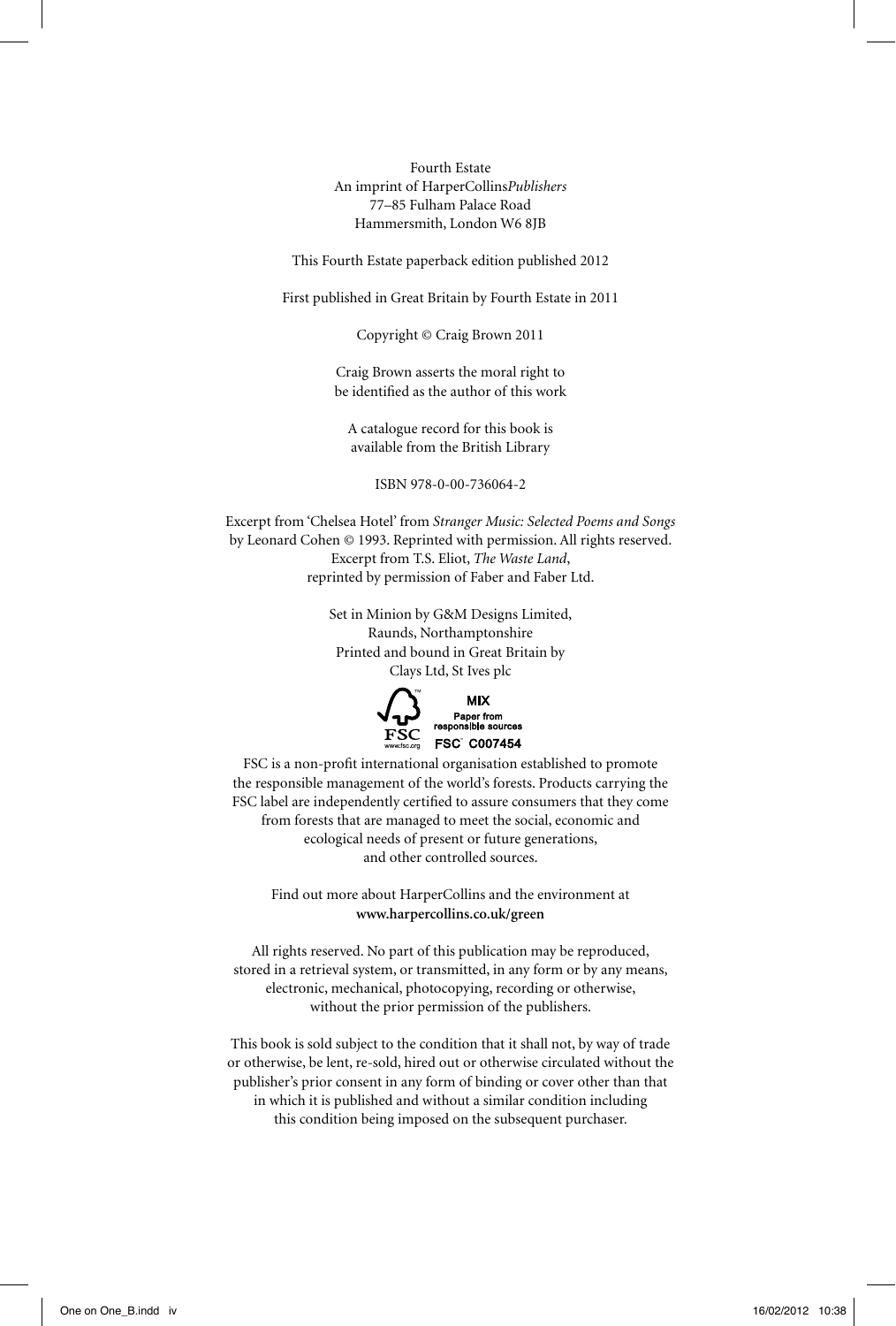Tossed upon ocean waters, Two wooden logs meet; Soon a wave will part them, And never again will they touch. Just so are we; our meetings Are momentary, my child. Another force directs us, So blame no fault of man. *Ga Di Madgulkar*

We have as many personalities as there are people who know us. *William James*

The earth keeps turning round and gets nowhere. The moment is the only thing that counts. *Jean Cocteau*

When Arthur Miller shook my hand I could only think that this was the hand that had once cupped the breasts of Marilyn Monroe. *Barry Humphries*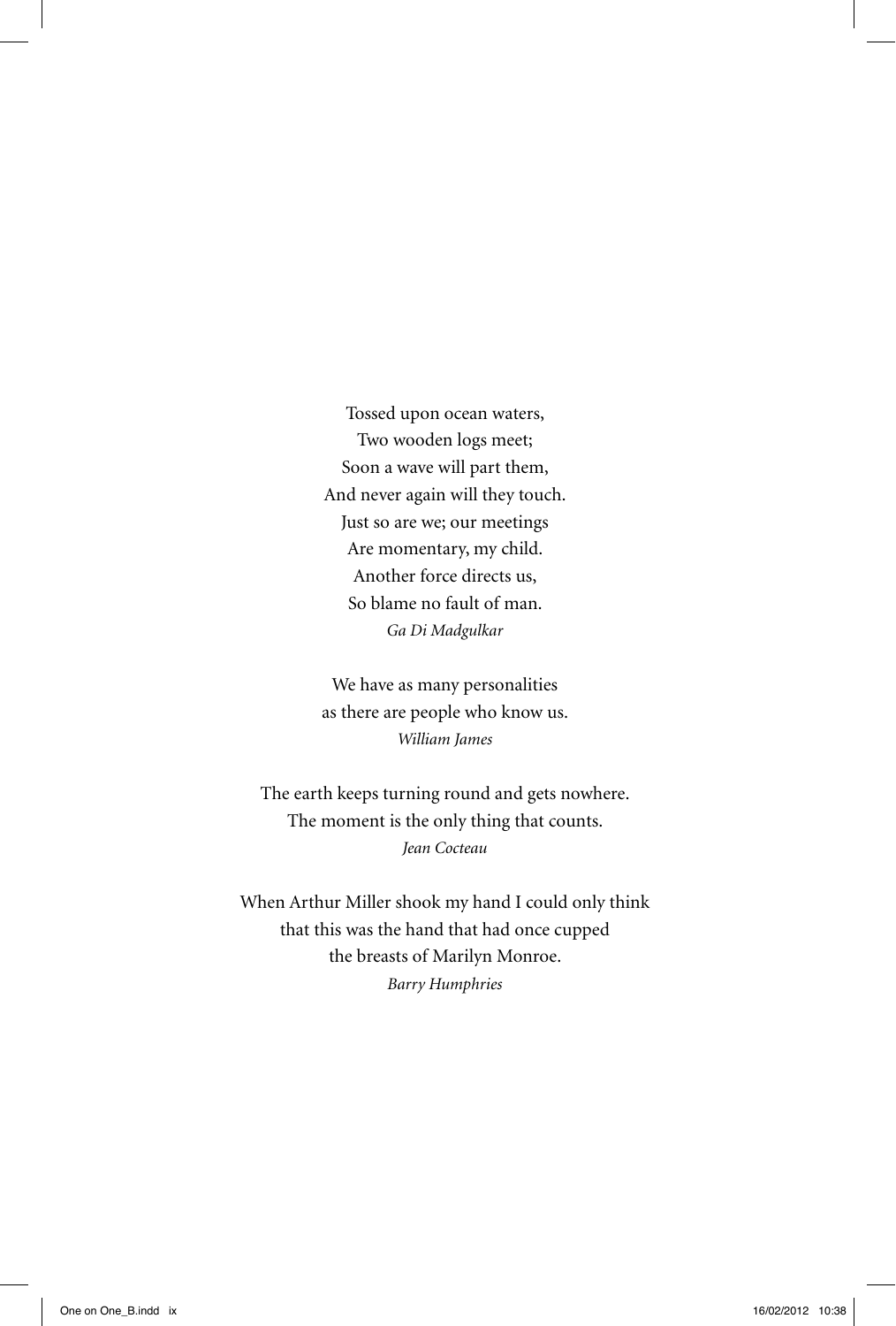### **ADOLF HITLER** is knocked down by **JOHN SCOTT-ELLIS**

Briennerstrasse, Munich *August 22nd 1931*

Earlier this year, the Nationalsozialistische Deutsche Arbeiterpartei – the second largest political party in Germany – moved into new offices at Briennerstrasse 45, near Königsplatz. As he approaches his forty-third birthday, its leader, Adolf Hitler, is enjoying success as a best-selling author: *Mein Kampf* has already sold 50,000 copies. He now has all the trappings of wealth and power: chauffeur, aides, bodyguards, a nine-room apartment at no. 16 Prinzregentenplatz.\* His stature grows with each passing day. When strangers spot him in the street or in a café, they often accost him for an autograph.

His new-found sense of self-confidence has made him less sheepish around women. A pretty nineteen-year-old shop assistant named Eva Braun has caught his eye; she works in the shop owned by his personal photographer, Heinrich Hoffmann. He has even begun dating her. Walking along Ludwigstrasse on this bright, sunny day in Munich, what can possibly go wrong?

A few hundred yards away, young John Scott-Ellis is taking his new car for a spin. He failed to distinguish himself as a pupil at Eton College. 'I had advantages in that I wasn't stupid and was quite good at most games,' he remembers, 'yet I squandered all this because of an ingrained laziness or lack of will … I was a mess … I cheated and felt no remorse and when threatened with the sack – "You have come to the end of your tether," is what Dr Alington once greeted me with – I always managed to put on a tearful act and wriggle out.'

<sup>\* &#</sup>x27;The flat was all in brown and white, really rather ugly and quite plain,' wrote Deborah Mitford in her diary on June 7th 1937, after going with her sister Unity and their mother for tea with Herr Hitler.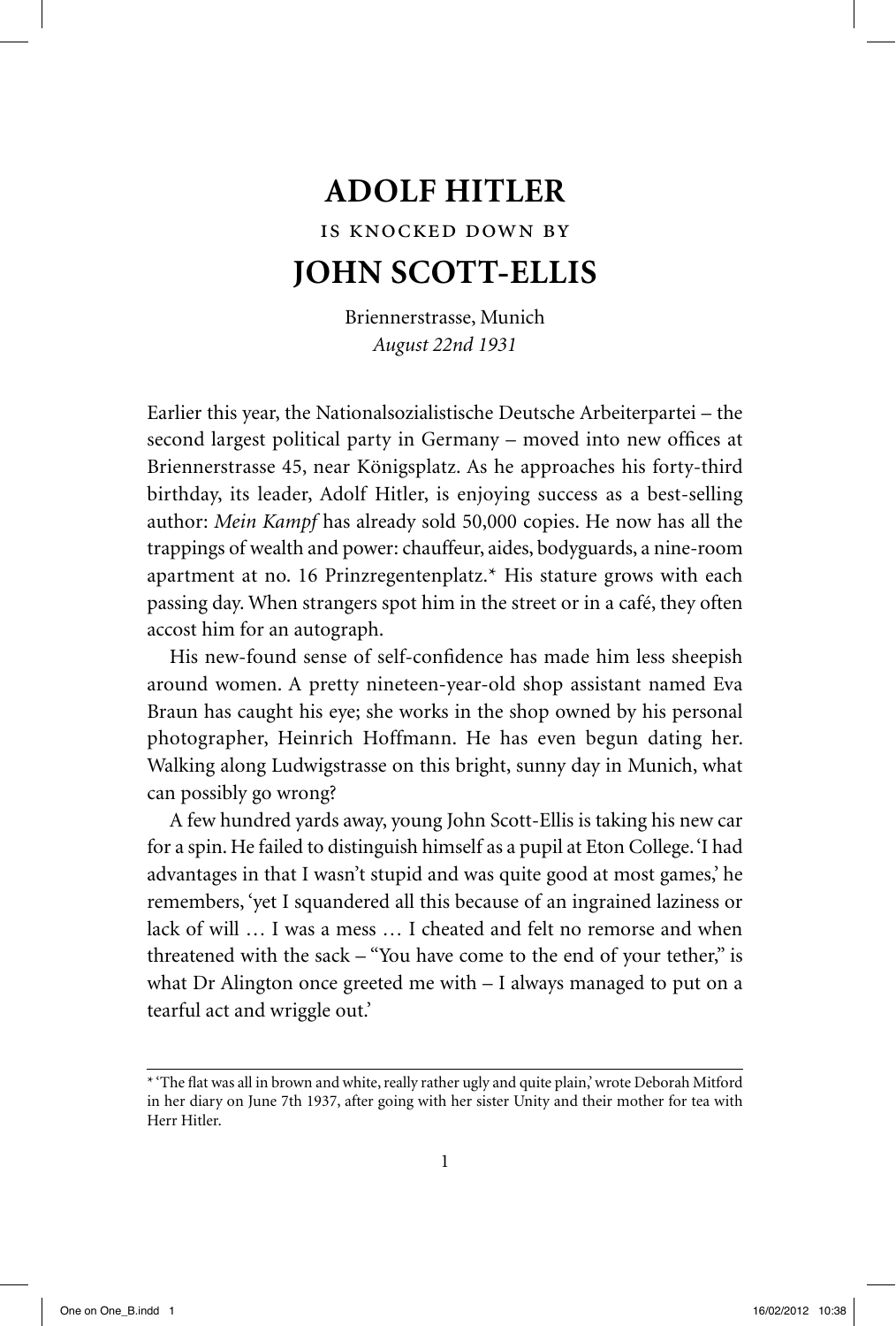He has emerged with few achievements to his name. A letter from his father to his mother, written in John's second year at Eton, reads:

#### *Dear Margot,*

*I enclose John's reports. As you will see they are uniformly deplorable from beginning to end … I'm afraid he seems to have all his father's failings and none of his very few virtues.*

*Of course we may have overrated him and he is really only a rather stupid and untidy boy but it may be he is upset by the beginning of the age of puberty. But I must say the lack of ambition and general wooliness of character is profoundly disappointing.*

*Try and shake the little brute up. Yours T.*

After leaving Eton last year, John went to stay on one of his family's farms in Kenya (they own many farms there, as well as a hundred acres of central London between Oxford Street and the Marylebone Road, 8,000-odd acres in Ayrshire, the island of Shona and a fair bit of North America too).

It was then decided that he should spend some time in Germany in order to learn a language. In 1931, aged eighteen, he has come to Munich to stay with a family called Pappenheim. He has been in the city for barely a week before he decides to buy himself a small car. He plumps for a red Fiat, which his friends ('very rudely') refer to as 'the Commercial Traveller'. On his first day behind the wheel, he invites Haupt. Pappenheim, a genial sixty-year-old, to join him. Thus, he hopes to find his way around Munich, and to avoid any traffic misdemeanours.

They set off. John drives safely up the Luitpoldstrasse, past the Siegestor. The Fiat is handling well. The test run is a breeze. On this bright, sunny day in Munich, what can possibly go wrong?

While Adolf Hitler is striding along the pavement, John is driving his Fiat up Ludwigstrasse. He takes a right turn into Briennerstrasse. Crossing the road, Hitler fails to look left. There is a sudden crunch.

'Although I was going very slowly, a man walked off the pavement, more or less straight into my car,' recalls John. Many drivers, before and since, have used those very same words, often to magistrates.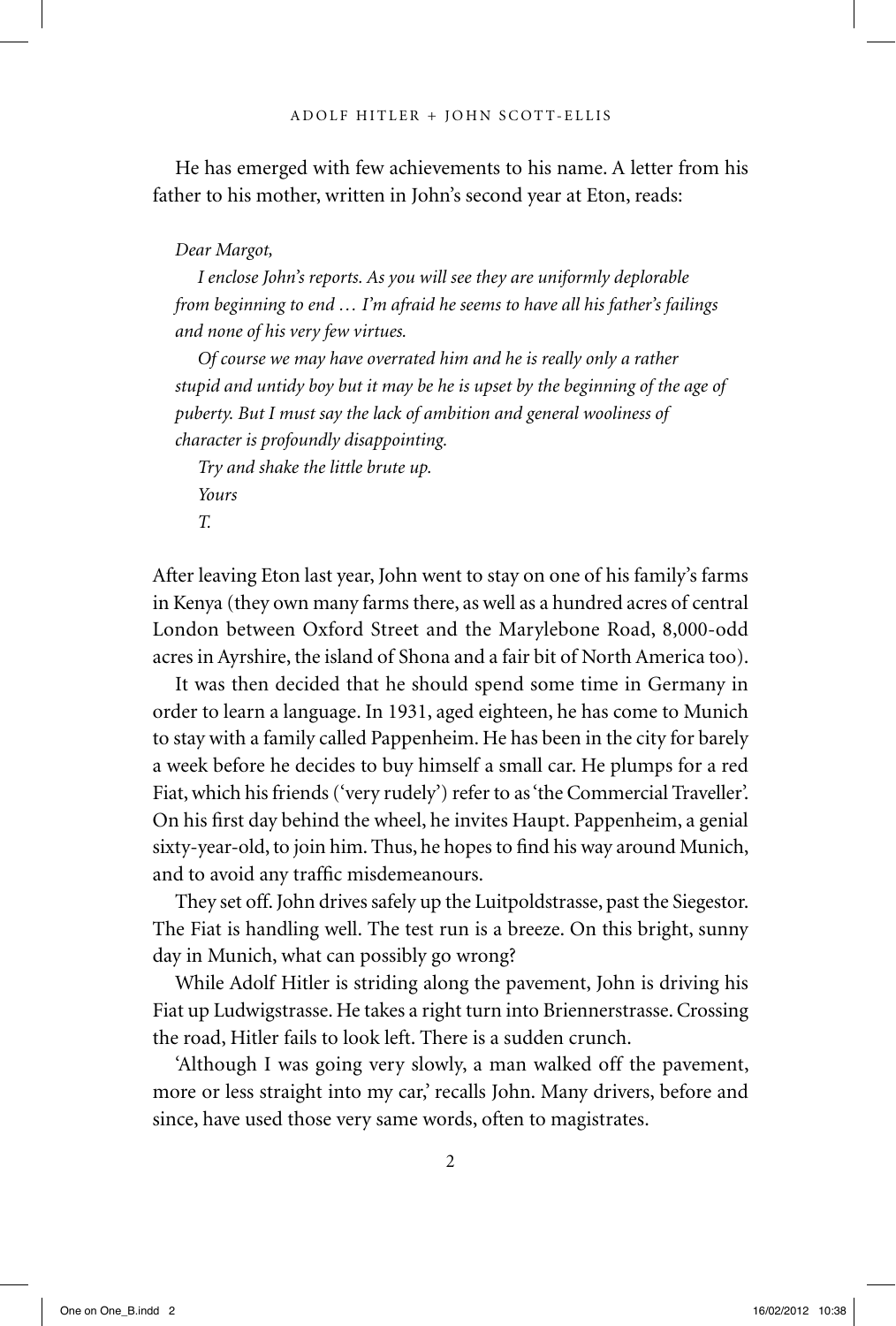The pedestrian – in his early forties, with a small square moustache – is down on one knee. John is alarmed, but the man heaves himself to his feet. 'He was soon up and I knew that he wasn't hurt. I opened the window and naturally, as I hadn't a word of German, let Haupt Pappenheim do the talking. I was more anxious about whether a policeman, who was directing the traffic, had seen the incident.'

All is well. The policeman has not noticed, or if he has, he is unconcerned. The man with the little moustache brushes himself down, and shakes hands with John and Haupt. Pappenheim, who both wish him well.

'I don't suppose you know who that was?' says Haupt. Pappenheim as they drive away.

'Of course I don't, who is he?'

'Well, he is a politician with a party and he talks a lot. His name is Adolf Hitler.'

Three years later, in 1934, Adolf Hitler is sitting in a box at the small rococo Residenztheater\* waiting for the opera to begin. By now he is the German Chancellor, the talk of the world. In the adjoining box is the twenty-one-year-old John Scott-Ellis, celebrating the first night of his honeymoon by taking his young German bride to the opera. John looks to his left. Isn't that the very same fellow he knocked down three years ago?

The young man leans over. He seems to want to say something. Hitler's bodyguards are taken aback. Who is he, and what the hell does he want?

John Scott-Ellis introduces himself. He seizes the moment and asks the Führer if he remembers being knocked over in the street three years ago. To his surprise, Hitler remembers it well. 'He was quite charming to me for a few moments.' Then the orchestra strikes up, and the overture begins. The two men never meet again.

Over the years,† John often tells this tale of his unexpected brush with Adolf Hitler. 'For a few seconds, perhaps, I held the history of Europe in my rather clumsy hands. He was only shaken up, but had I killed him, it would have changed the history of the world,' he concludes of his own peculiar one on one.

<sup>\*</sup> Now the Cuvilliés-Theater.

<sup>†</sup> In 1946 he inherits the title Baron Howard de Walden. He dies in 1999, aged eighty-six. Hitler dies in 1945, aged fifty-six.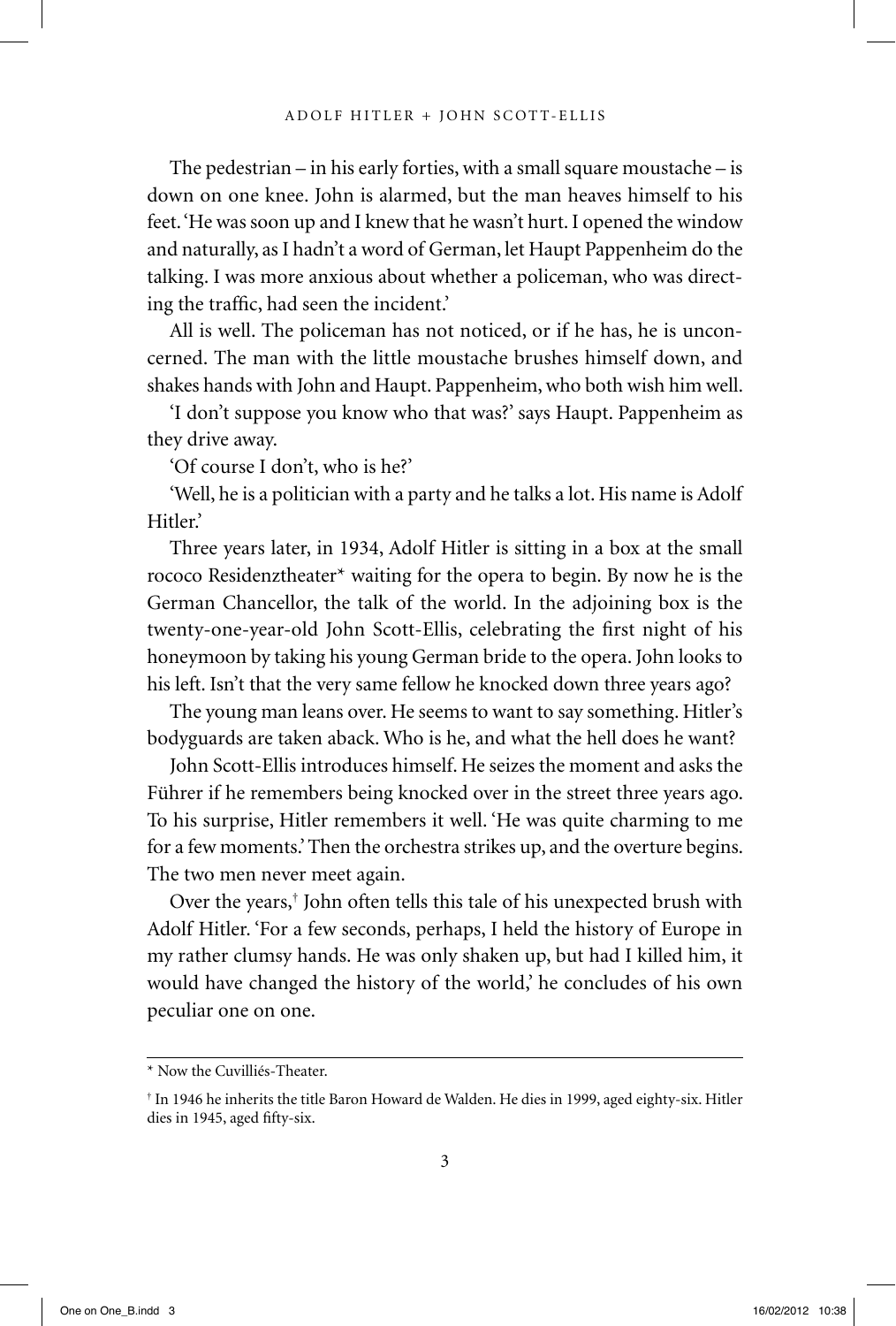## **JOHN SCOTT-ELLIS** talks of the boche with **RUDYARD KIPLING**

Chirk Castle, Wrexham, North Wales *Summer 1923*

In the summer of 1923, John Scott-Ellis is still only ten years old, yet he has already lunched with G.K. Chesterton and George Bernard Shaw.

John lives in a vast thirteenth-century castle. His father, the eighth Baron Howard de Walden, dabbles in the arts, writing operas, poetry and plays. At one time he owned the Haymarket Theatre, putting on a good many highbrow productions, including works by Henrik Ibsen. When these failed to make money, he was persuaded to stage a comedy called *Bunty Pulls the Strings*; it ran for three years.

The eighth Baron's castle acts as a tremendous draw to artists and writers. Young John is now used to passing the time of day with Hilaire Belloc, Augustus John, George Moore or Max Beerbohm. Some of these grandees are more friendly than others. Belloc teaches him all sorts of tricks with paper, such as how to make a bird which flaps its wings when you pull its tail. By cutting out two triangles and placing them on a sheet of paper in a particular way, he also shows him an easy way to prove Pythagoras' Theorem. 'While I remember how to do this, I am sad to have forgotten his absolute proof of the Trinity, which he demonstrated in a somewhat similar fashion,' John recalls in old age. He remembers, too, the Irish novelist George Moore ('always rather preoccupied') tackling his father with a problem he was finding impossible to solve.

'I keep on writing down "she was in the habit of wearing a habit", and it isn't right and I can't think how to alter it.'

'What about, "she was used to wearing a habit"?' suggested Lord Howard de Walden. Moore went away happy.

In the summer of 1923, Rudyard Kipling comes to stay at Chirk. The great author and the young boy go for a walk around the garden together. It was in such a setting that Hugh Walpole observed of the five-foot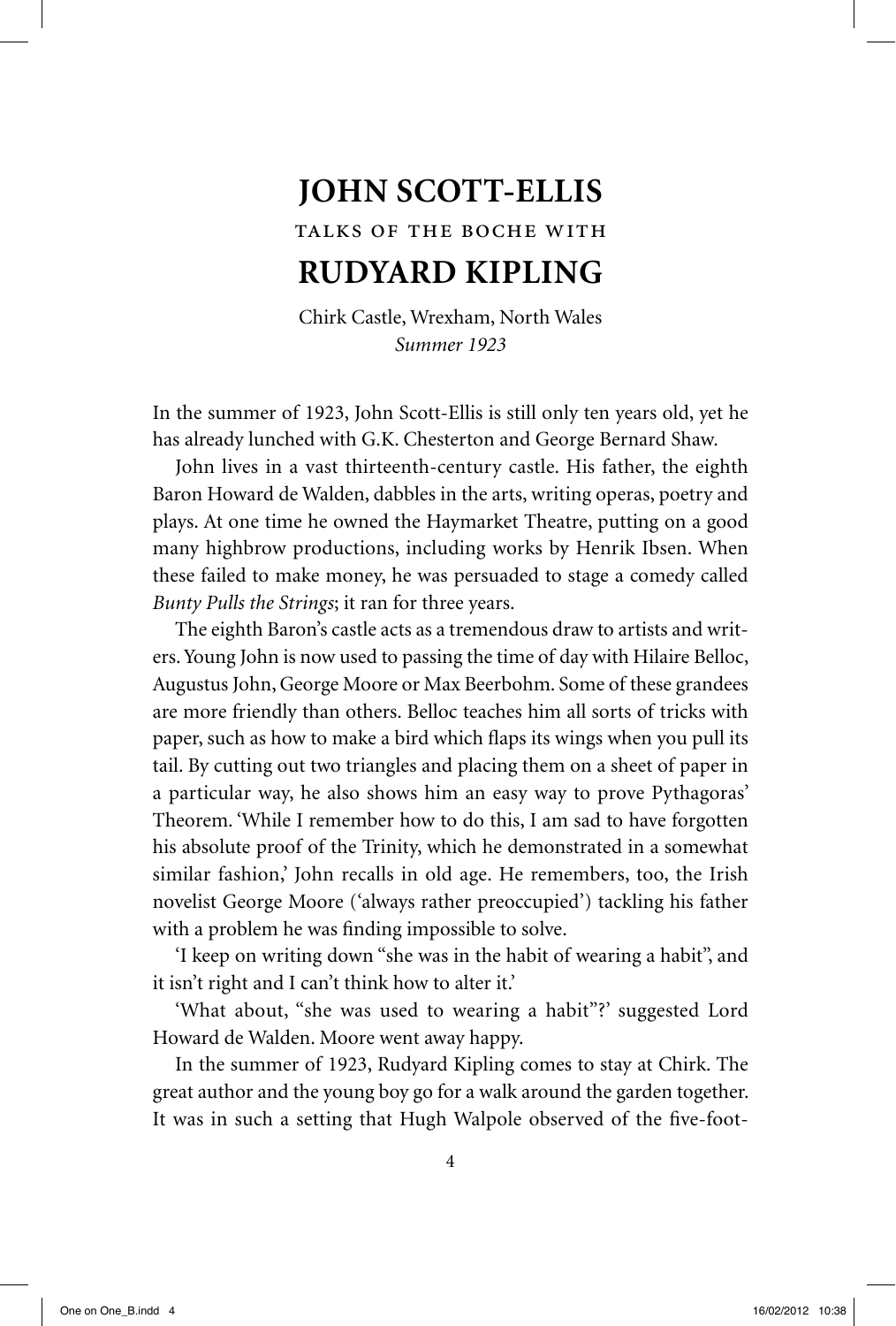three-inch Kipling, 'When he walks about the garden, his eyebrows are all that are really visible of him.'

At the age of fifty-seven, Kipling encourages children to call him Uncle Ruddy. He finds it hard to make friends with adults, but speaks to children as equals, which is how he writes for them too. 'I would sooner make a fair book of stories for children than a new religion or a completely revised framework for our social and political life,' he explains.

Among children, he becomes a child. On a trip to South Africa, he lay himself flat on the deck to teach a little boy how to play with soldiers. But he can be short-tempered with those who lack his sense of adventure. He once handed his revolver to a youngster and urged him to fire it. Seeing him hesitate, Kipling snapped, 'At your age I would have given *anything* to shoot a revolver!'

But Kipling and John operate on the same wavelength. Kipling has long been fascinated by the paranormal, so he is perhaps attracted by the boy's unusual powers: John is able to throw a pack of cards face down on the floor and then pick out the four aces. I claim absolutely no strange powers but probably I had, or even have, this ESP slightly higher than others,' he recollects. One afternoon, a visiting Admiral with an interest in psychic matters asks him to throw two dice, and wish for high. 'For about twenty throws or more I never threw less than four and frequently double sixes.' The Admiral then tells him to wish for low. 'I started with double ones and continued in much the same vein.'

On their walk around the garden, John chats with Rudyard Kipling about Germans. Kipling says he hates them. Their talk turns to aeroplanes. Kipling says they are always trying to knock down his chimneys.

John asks him if he would ever travel in an airship.

'What!' exclaims Kipling. 'Locked in a silver coffin with lots of Boche?!'

Such a quote may seem almost too good to be true, but Kipling has a curious capacity to become his own caricature. Dining with Somerset Maugham at the Villa Mauresque, the conversation turned to a mutual friend. When Kipling declared, 'He's a white man,' Maugham thought to himself, 'This is characteristic. How I wish, in order to fulfil my preconceptions of him, he would say he was a pukka sahib.'

'He's a pukka sahib all right,' continued Kipling.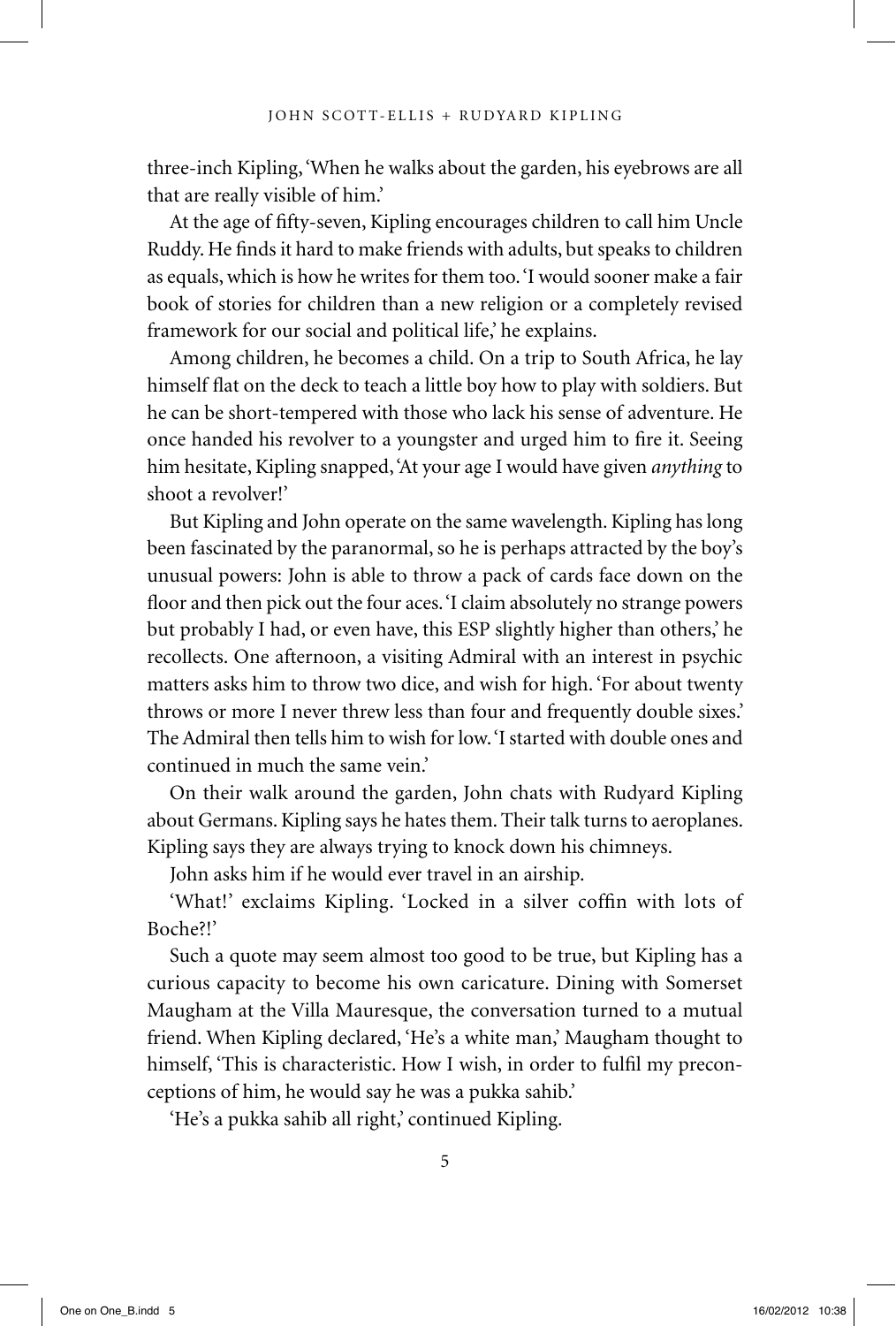After their walk, Kipling accepts John's invitation to take a look at John's collection of his complete works in their smart red-leather pocket edition. Kipling offers to sign them for him, but as if by magic, Kipling's formidable wife Carrie suddenly swoops into the room and tells him not to. This, too, is characteristic. Carrie spends her time protecting her husband from his readers, and is often derided for it. To Lady Colefax she is 'a super-bossy second-rate American woman, the sort of woman you could only speak to about servants'. A young boy called Henry Fielden was in the habit of dropping in at Kipling's house, Bateman's, to borrow books. Once when he arrived he saw Kipling standing at the window, so he waved, and Kipling waved back. But when Henry knocked on the front door, a maid told him that Mr Kipling was not at home. Henry insisted that they had just waved to each other, and the maid rushed away in confusion. A short while later, a furious Mrs Kipling appeared, saying through tight lips that her husband would be down in a minute.

The day after their interrupted book-signing, Kipling takes John to the sheepdog trials in Llangollen. John notes how comfortable Kipling is in the company of the shepherds, 'getting them to talk and explain all about the trials and their lives'. On their way home, Kipling promises to write a story about these very shepherds. 'But sadly,' observes John, by now an old man, 'he never got round to it.'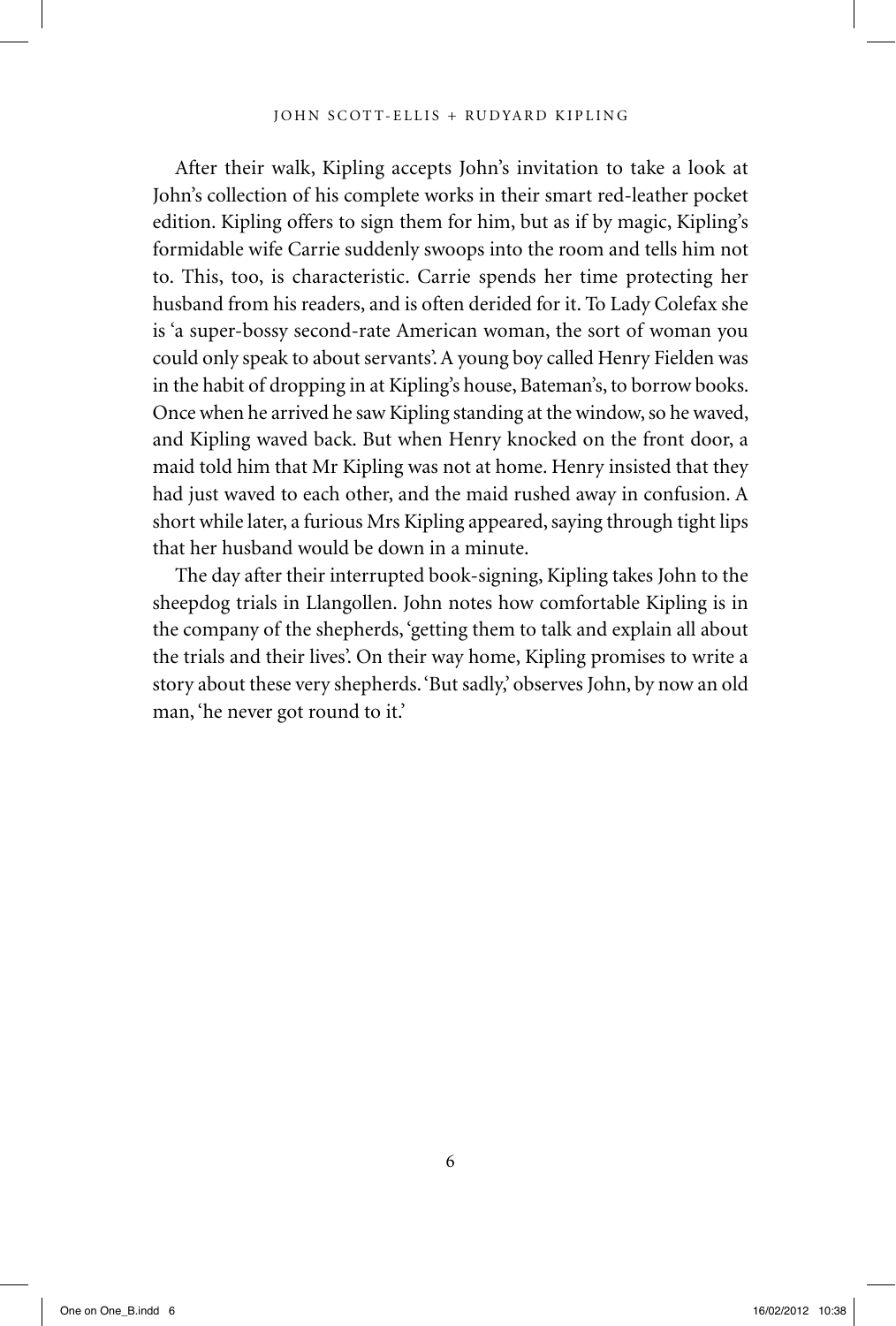### **RUDYARD KIPLING**

hero-worships

### **MARK TWAIN**

Elmira, New York State *June 1889*

In 1889, Rudyard Kipling is twenty-three years old, though he looks closer to forty. He arrives in San Francisco on May 28th, after a twenty-day voyage from Japan.

He is greedy for life. He witnesses a gunfight in Chinatown, lands a twelve-pound salmon in Oregon, meets cowboys in Montana, is appalled by Chicago, and falls in love with his future wife in Beaver, north Pennsylvania.

Before he leaves the United States, he is determined to meet his hero, Mark Twain. He goes on a wild-goose chase – to Buffalo, then Toronto, then Boston – before tracking him down to Elmira, where a policeman tells him he spotted Twain 'or someone very like him' driving a buggy through town the day before. 'He lives out yonder at East Hill, three miles from here.'

At East Hill, he is informed that Twain is at his brother-in-law's house downtown. He finds the house and rings the doorbell, but then has second thoughts. 'It occurred to me for the first time Mark Twain might possibly have other engagements than the entertainment of escaped lunatics from India.'

He is led into a big, dark drawing room. There, in a huge chair, he finds the fifty-three-year-old author of *Tom Sawyer* with 'a mane of grizzled hair, a brown mustache covering a mouth as delicate as a woman's, a strong, square hand shaking mine and the slowest, calmest, levellest voice in all the world … I was shaking his hand. I was smoking his cigar, and I was hearing him talk – this man I had learned to love and admire 14,000 miles away.'

Kipling is transfixed. 'That was a moment to be remembered; the landing of a twelve-pound salmon was nothing to it. I had hooked Mark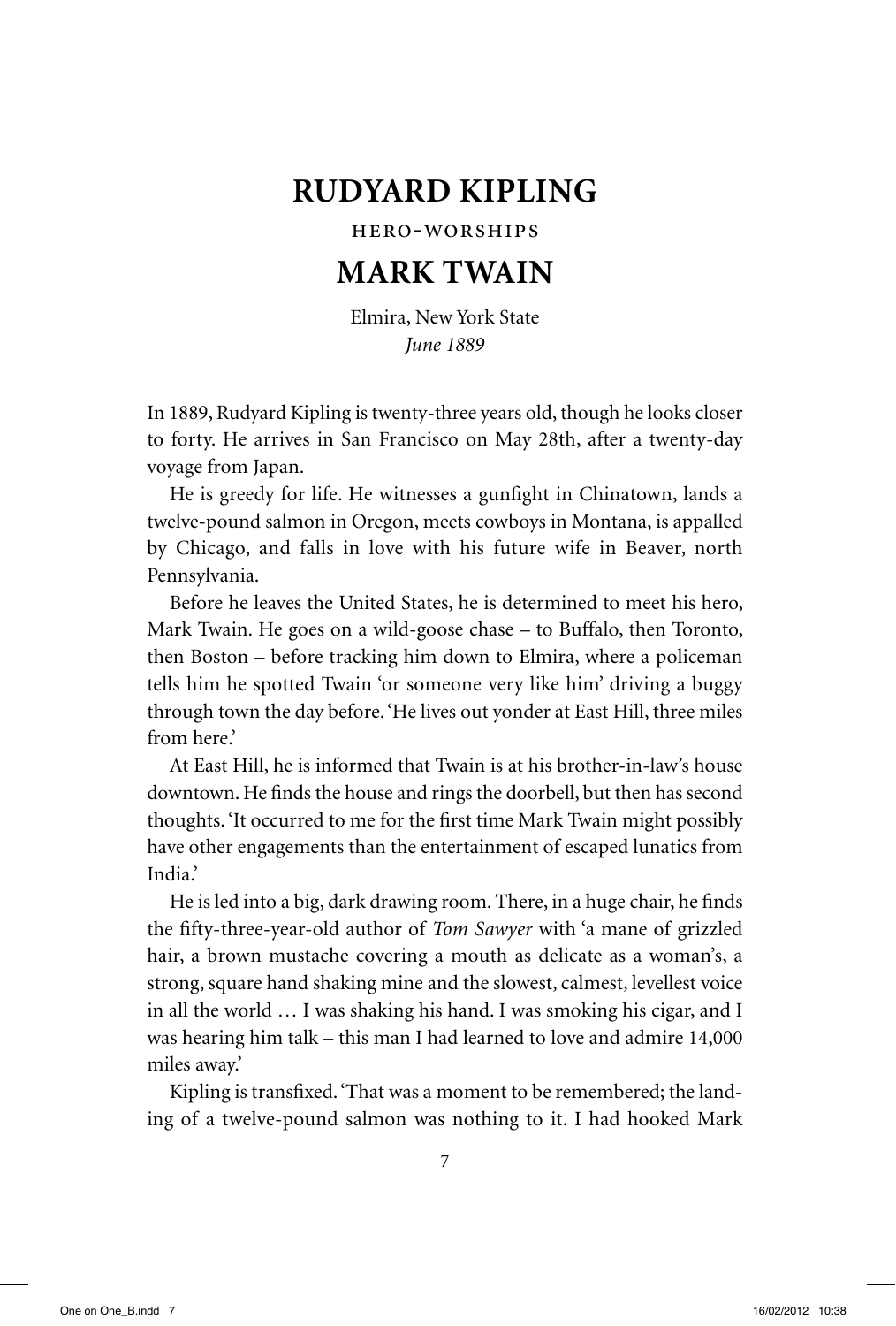Twain, and he was treating me as though under certain circumstances I might be an equal.'

The two men discuss the difficulties of copyright before moving on to Twain's work. 'Growing bold, and feeling that I had a few hundred thousand folk at my back, I demanded whether Tom Sawyer married Judge Thatcher's daughter and whether we were ever going to hear of Tom Sawyer as a man.'

Twain gets up, fills his pipe, and paces the room in his bedroom slippers. 'I haven't decided. I have a notion of writing the sequel to *Tom Sawyer* in two ways. In one I would make him rise to great honor and go to Congress, and in the other I should hang him. Then the friends and enemies of the book could take their choice.'

Kipling raises a voice of protest: to him, Tom Sawyer is real.

'Oh, he *is* real. He's all the boys that I have known or recollect; but that would be a good way of ending the book, because, when you come to think of it, neither religion, training, nor education avails anything against the force of circumstances that drive a man. Suppose we took the next four and twenty years of Tom Sawyer's life, and gave a little joggle to the circumstances that controlled him. He would, logically and according to the joggle, turn out a rip or an angel.'

'Do you believe that, then?'

'I think so; isn't it what you call kismet?'

'Yes; but don't give him two joggles and show the result, because he isn't your property any more. He belongs to us.'

Twain laughs. They move on to autobiography. 'I believe it is impossible for a man to tell the truth about himself or to avoid impressing the reader with the truth about himself,' Twain says. 'I made an experiment once. I got a friend of mine – a man painfully given to speak the truth on all occasions – a man who wouldn't dream of telling a lie – and I made him write his autobiography for his own amusement and mine ... good, honest man that he was, in every single detail of his life that I knew about he turned out, on paper, a formidable liar. He could not help himself.'\*

<sup>\*</sup> Twain is equally flexible with the truth of stories about other people's lives. As a young journalist, he regularly makes up stories and puts them in the local newspaper. When someone falls out with his older brother, he gets his own back by writing a story headlined 'Local Man Resolves to Commit Suicide'.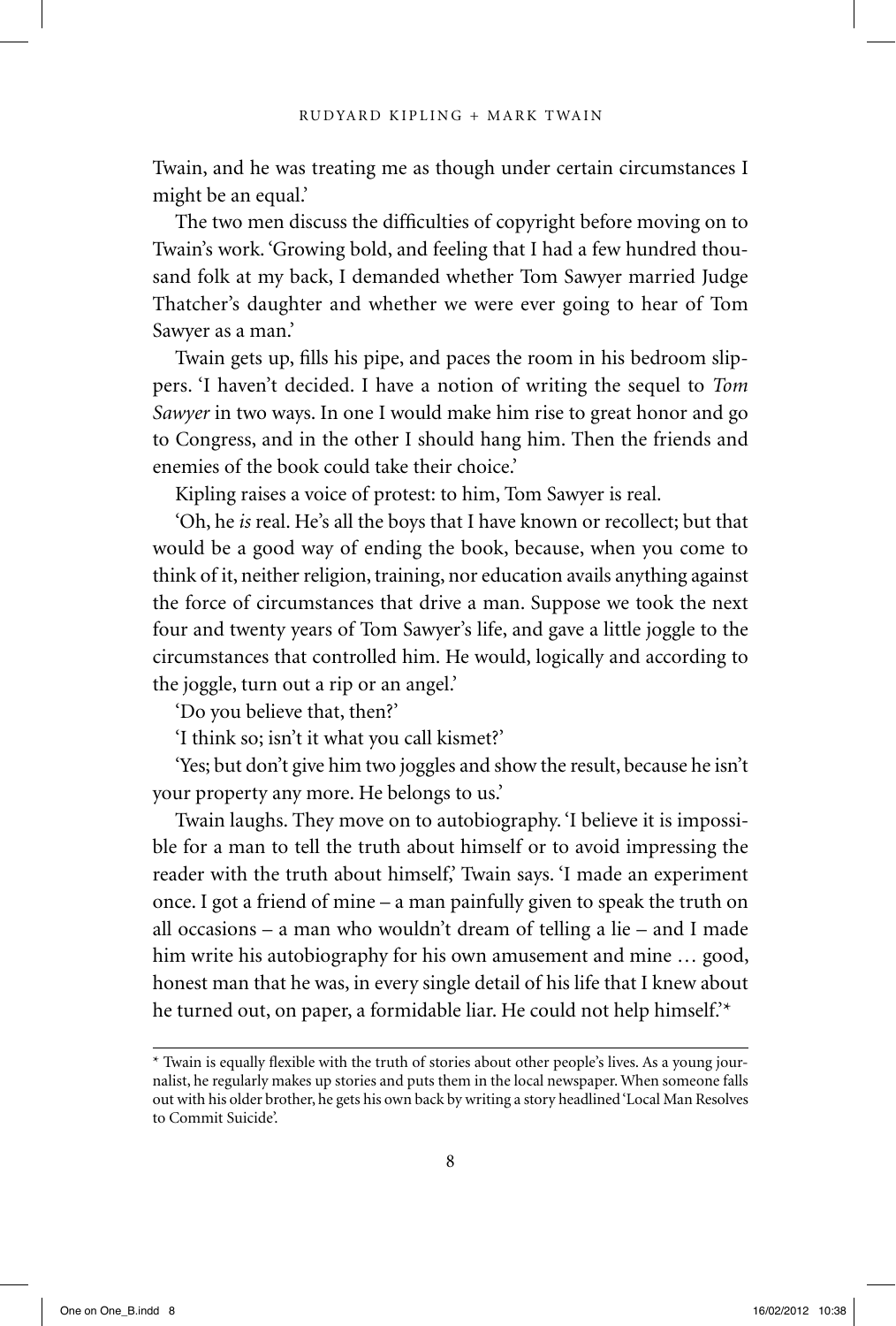As Twain walks up and down talking and puffing away, Kipling finds himself coveting his cob pipe. 'I understood why certain savage tribes ardently desire the liver of brave men slain in combat. That pipe would have given me, perhaps, a hint of his keen insight into the souls of men. But he never laid it aside within stealing reach.'

Twain talks of the books he likes to read. 'I never cared for fiction or story-books. What I like to read about are facts and statistics of any kind. If they are only facts about the raising of radishes, they interest me. Just now for instance, before you came in, I was reading an article about mathematics. Perfectly pure mathematics. My own knowledge of mathematics stops at "twelve times twelve" but I enjoyed that article immensely. I didn't understand a word of it; but facts, or what a man believes to be facts, are always delightful.'

After two hours, the interview comes to an end. The great man, who never minds talking, assures his disciple that he has not interrupted him in the least.\*

Seventeen years on, Rudyard Kipling is world famous. Twain grows nostalgic for the time he spent in his company. 'I believe that he knew more than any person I had met before, and he knew I knew less than any person he had met before … When he was gone, Mr Langdon wanted to know about my visitor. I said, "He is a stranger to me but is a most

'Yes, and that little debt has got to be paid me first, and I shall never pay mine.'

<sup>\*</sup> Kipling himself proves less gracious with journalists. Just three years later, in 1892, during his ill-fated time living outside Brattleboro in Vermont, a journalist from the Boston *Sunday Herald*  drops by. The two men have an altercation outside the house. 'I refuse to be interviewed,' says Kipling. 'It is a crime. I never was. I never will be. You have no more right to stop me for this than to hold me up like a highwayman. It is an outrage to assault a man on the public way. In fact this is worse.'

The journalist won't take no for an answer, and tries every ploy. 'Mr Kipling, you are a citizen of the world, and you owe it something and it owes you.'

<sup>&#</sup>x27;You were a member of the press, and the profession wants to know what you have to say. You owe it something.'

<sup>&#</sup>x27;Damn little.'

<sup>&#</sup>x27;… Why, Mr Kipling, I wouldn't have missed this interview, to use your favourite word, for anything.'

<sup>&#</sup>x27;You haven't got anything anyway.'

<sup>&#</sup>x27;Oh yes I have. I've got enough to tell people to keep away from you.'

<sup>&#</sup>x27;That's what I want … Say I am a boor, for I am, and I want people to learn it and let me alone.'

With that, Rudyard Kipling slams the door.